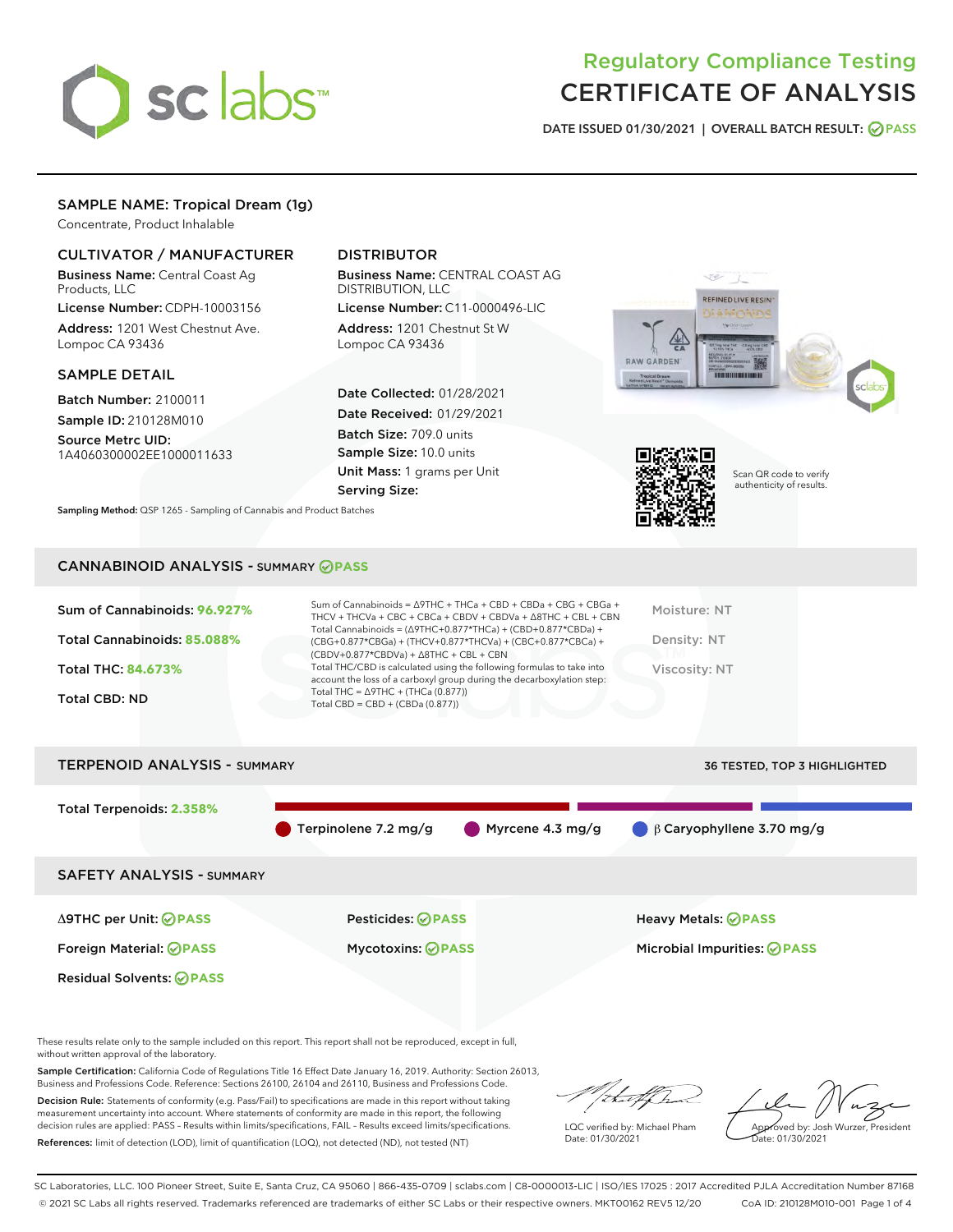



TROPICAL DREAM (1G) | DATE ISSUED 01/30/2021 | OVERALL BATCH RESULT: **○** PASS

## CANNABINOID TEST RESULTS - 01/30/2021 2 PASS

Tested by high-performance liquid chromatography with diode-array detection (HPLC-DAD). **Method:** QSP 1157 - Analysis of Cannabinoids by HPLC-DAD

TOTAL CANNABINOIDS: **85.088%** Total Cannabinoids (Total THC) + (Total CBD) + (Total CBG) + (Total THCV) + (Total CBC) +

(Total CBDV) + ∆8THC + CBL + CBN TOTAL THC: **84.673%**

Total THC (∆9THC+0.877\*THCa)

TOTAL CBD: ND Total CBD (CBD+0.877\*CBDa) Total THCV (THCV+0.877\*THCVa) TOTAL CBC: 0.09% Total CBC (CBC+0.877\*CBCa)

TOTAL CBG: 0.05% Total CBG (CBG+0.877\*CBGa) TOTAL THCV: 0.275%

TOTAL CBDV: ND Total CBDV (CBDV+0.877\*CBDVa)

| <b>COMPOUND</b>            | LOD/LOQ<br>(mg/g) | <b>MEASUREMENT</b><br><b>UNCERTAINTY</b><br>(mg/g) | <b>RESULT</b><br>(mg/g) | <b>RESULT</b><br>(%) |
|----------------------------|-------------------|----------------------------------------------------|-------------------------|----------------------|
| <b>THCa</b>                | 0.05/0.14         | ±24.609                                            | 957.54                  | 95.754               |
| <b>A9THC</b>               | 0.06/0.26         | ±0.240                                             | 6.97                    | 0.697                |
| <b>THCVa</b>               | 0.07/0.20         | ±0.149                                             | 3.13                    | 0.313                |
| <b>CBCa</b>                | 0.07/0.28         | ±0.050                                             | 1.03                    | 0.103                |
| <b>CBGa</b>                | 0.1/0.2           | ±0.03                                              | 0.6                     | 0.06                 |
| Δ8THC                      | 0.1/0.4           | N/A                                                | <b>ND</b>               | <b>ND</b>            |
| <b>THCV</b>                | 0.1/0.2           | N/A                                                | <b>ND</b>               | <b>ND</b>            |
| <b>CBD</b>                 | 0.07/0.29         | N/A                                                | <b>ND</b>               | <b>ND</b>            |
| <b>CBDa</b>                | 0.02/0.19         | N/A                                                | <b>ND</b>               | <b>ND</b>            |
| <b>CBDV</b>                | 0.04 / 0.15       | N/A                                                | <b>ND</b>               | <b>ND</b>            |
| <b>CBDVa</b>               | 0.03/0.53         | N/A                                                | <b>ND</b>               | <b>ND</b>            |
| <b>CBG</b>                 | 0.06/0.19         | N/A                                                | <b>ND</b>               | <b>ND</b>            |
| <b>CBL</b>                 | 0.06 / 0.24       | N/A                                                | <b>ND</b>               | <b>ND</b>            |
| <b>CBN</b>                 | 0.1/0.3           | N/A                                                | <b>ND</b>               | <b>ND</b>            |
| <b>CBC</b>                 | 0.2 / 0.5         | N/A                                                | <b>ND</b>               | <b>ND</b>            |
| <b>SUM OF CANNABINOIDS</b> |                   |                                                    | 969.27 ma/a             | 96.927%              |

#### **UNIT MASS: 1 grams per Unit**

| ∆9THC per Unit                                                                            | 1120 per-package limit | 6.97 mg/unit<br><b>PASS</b> |  |  |  |
|-------------------------------------------------------------------------------------------|------------------------|-----------------------------|--|--|--|
| <b>Total THC per Unit</b>                                                                 |                        | 846.73 mg/unit              |  |  |  |
| <b>CBD per Unit</b>                                                                       |                        | <b>ND</b>                   |  |  |  |
| <b>Total CBD per Unit</b>                                                                 |                        | <b>ND</b>                   |  |  |  |
| Sum of Cannabinoids<br>per Unit                                                           |                        | 969.27 mg/unit              |  |  |  |
| <b>Total Cannabinoids</b><br>per Unit                                                     |                        | 850.88 mg/unit              |  |  |  |
| <b>MOISTURE TEST RESULT</b><br><b>DENSITY TEST RESULT</b><br><b>VISCOSITY TEST RESULT</b> |                        |                             |  |  |  |

Not Tested

Not Tested

Not Tested

#### TERPENOID TEST RESULTS - 01/30/2021

Terpene analysis utilizing gas chromatography-flame ionization detection (GC-FID). Terpenes are the aromatic compounds that endow cannabis with their unique scent and effect. Following are the primary terpenes detected. **Method:** QSP 1192 - Analysis of Terpenoids by GC-FID

| <b>COMPOUND</b>         | LOD/LOQ<br>(mg/g) | <b>MEASUREMENT</b><br><b>UNCERTAINTY</b><br>(mg/g) | <b>RESULT</b><br>(mg/g)                         | <b>RESULT</b><br>(%) |
|-------------------------|-------------------|----------------------------------------------------|-------------------------------------------------|----------------------|
| Terpinolene             | 0.04 / 0.1        | ±0.49                                              | 7.2                                             | 0.72                 |
| <b>Myrcene</b>          | 0.1 / 0.2         | ±0.35                                              | 4.3                                             | 0.43                 |
| $\upbeta$ Caryophyllene | 0.04 / 0.11       | ±0.175                                             | 3.70                                            | 0.370                |
| Limonene                | 0.04 / 0.12       | ±0.117                                             | 3.19                                            | 0.319                |
| $\alpha$ Humulene       | 0.03 / 0.08       | ±0.037                                             | 1.14                                            | 0.114                |
| $\beta$ Pinene          | 0.1 / 0.2         | ±0.05                                              | 0.7                                             | 0.07                 |
| Linalool                | 0.04 / 0.1        | ±0.03                                              | 0.6                                             | 0.06                 |
| Ocimene                 | 0.05 / 0.1        | ±0.05                                              | 0.4                                             | 0.04                 |
| $\alpha$ Pinene         | 0.04/0.13         | ±0.024                                             | 0.37                                            | 0.037                |
| Guaiol                  | 0.04 / 0.13       | ±0.019                                             | 0.32                                            | 0.032                |
| $\alpha$ Phellandrene   | 0.1 / 0.2         | ±0.03                                              | 0.3                                             | 0.03                 |
| Fenchol                 | 0.1 / 0.2         | ±0.02                                              | 0.3                                             | 0.03                 |
| <b>Terpineol</b>        | 0.03 / 0.1        | ±0.03                                              | 0.3                                             | 0.03                 |
| $\alpha$ Bisabolol      | 0.1 / 0.2         | ±0.01                                              | 0.3                                             | 0.03                 |
| Nerolidol               | 0.03 / 0.09       | ±0.017                                             | 0.26                                            | 0.026                |
| 3 Carene                | 0.1 / 0.2         | ±0.02                                              | 0.2                                             | 0.02                 |
| $\alpha$ Terpinene      | 0.1 / 0.2         | N/A                                                | <loq< td=""><td><loq< td=""></loq<></td></loq<> | <loq< td=""></loq<>  |
| Camphene                | 0.1 / 0.2         | N/A                                                | <b>ND</b>                                       | ND                   |
| Sabinene                | 0.1 / 0.2         | N/A                                                | ND                                              | ND                   |
| Eucalyptol              | 0.1 / 0.2         | N/A                                                | <b>ND</b>                                       | ND                   |
| $\gamma$ Terpinene      | 0.1 / 0.2         | N/A                                                | ND                                              | ND                   |
| Sabinene Hydrate        | 0.1 / 0.2         | N/A                                                | ND                                              | ND                   |
| Fenchone                | 0.1 / 0.2         | N/A                                                | <b>ND</b>                                       | ND                   |
| (-)-Isopulegol          | 0.03 / 0.08       | N/A                                                | ND                                              | ND                   |
| Camphor                 | 0.1 / 0.3         | N/A                                                | ND                                              | ND                   |
| Isoborneol              | 0.1 / 0.2         | N/A                                                | <b>ND</b>                                       | ND                   |
| <b>Borneol</b>          | 0.1 / 0.3         | N/A                                                | ND                                              | ND                   |
| Menthol                 | 0.04 / 0.1        | N/A                                                | ND                                              | ND                   |
| Nerol                   | 0.05 / 0.1        | N/A                                                | <b>ND</b>                                       | ND                   |
| R-(+)-Pulegone          | 0.04 / 0.1        | N/A                                                | <b>ND</b>                                       | ND                   |
| Geraniol                | 0.04 / 0.11       | N/A                                                | ND                                              | ND                   |
| <b>Geranyl Acetate</b>  | 0.03 / 0.10       | N/A                                                | <b>ND</b>                                       | ND                   |
| $\alpha$ Cedrene        | 0.03 / 0.10       | N/A                                                | ND                                              | ND                   |
| Valencene               | 0.02 / 0.06       | N/A                                                | ND                                              | ND                   |
| Caryophyllene<br>Oxide  | 0.1 / 0.2         | N/A                                                | <b>ND</b>                                       | ND                   |
| Cedrol                  | 0.1 / 0.2         | N/A                                                | ND                                              | ND                   |
| <b>TOTAL TERPENOIDS</b> |                   |                                                    | 23.58 mg/g                                      | 2.358%               |

SC Laboratories, LLC. 100 Pioneer Street, Suite E, Santa Cruz, CA 95060 | 866-435-0709 | sclabs.com | C8-0000013-LIC | ISO/IES 17025 : 2017 Accredited PJLA Accreditation Number 87168 © 2021 SC Labs all rights reserved. Trademarks referenced are trademarks of either SC Labs or their respective owners. MKT00162 REV5 12/20 CoA ID: 210128M010-001 Page 2 of 4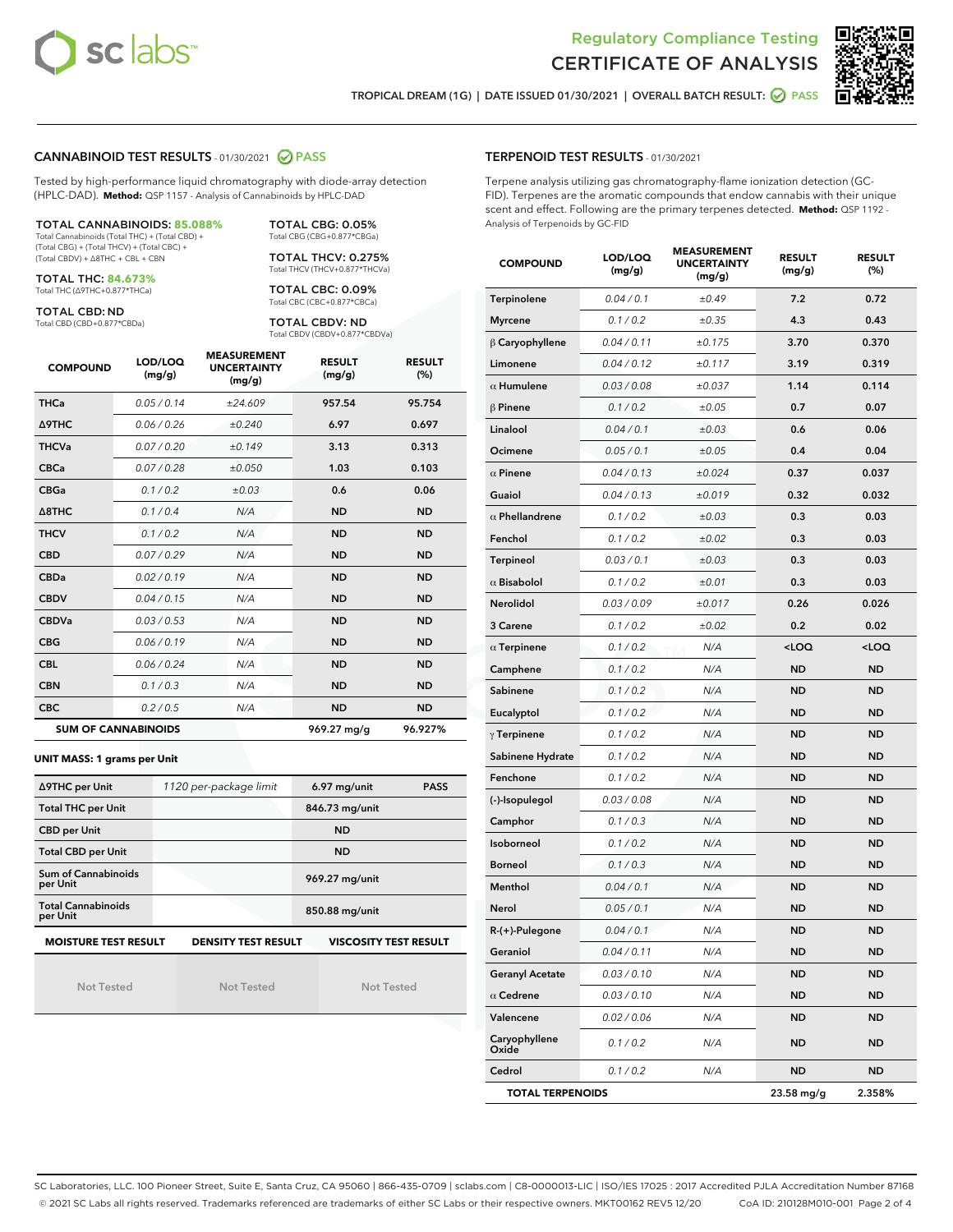



TROPICAL DREAM (1G) | DATE ISSUED 01/30/2021 | OVERALL BATCH RESULT:  $\bigcirc$  PASS

# CATEGORY 1 PESTICIDE TEST RESULTS - 01/30/2021 2 PASS

Pesticide and plant growth regulator analysis utilizing high-performance liquid chromatography-mass spectrometry (HPLC-MS) or gas chromatography-mass spectrometry (GC-MS). \*GC-MS utilized where indicated. **Method:** QSP 1212 - Analysis of Pesticides and Mycotoxins by LC-MS or QSP 1213 - Analysis of Pesticides by GC-MS

| <b>COMPOUND</b>             | LOD/LOQ<br>$(\mu g/g)$ | <b>ACTION</b><br><b>LIMIT</b><br>$(\mu g/g)$ | <b>MEASUREMENT</b><br><b>UNCERTAINTY</b><br>$(\mu g/g)$ | <b>RESULT</b><br>$(\mu g/g)$ | <b>RESULT</b> |
|-----------------------------|------------------------|----------------------------------------------|---------------------------------------------------------|------------------------------|---------------|
| Aldicarb                    | 0.03 / 0.08            | $\ge$ LOD                                    | N/A                                                     | <b>ND</b>                    | <b>PASS</b>   |
| Carbofuran                  | 0.02/0.05              | $>$ LOD                                      | N/A                                                     | <b>ND</b>                    | <b>PASS</b>   |
| Chlordane*                  | 0.03 / 0.08            | $\ge$ LOD                                    | N/A                                                     | <b>ND</b>                    | <b>PASS</b>   |
| Chlorfenapyr*               | 0.03/0.10              | $\ge$ LOD                                    | N/A                                                     | <b>ND</b>                    | <b>PASS</b>   |
| Chlorpyrifos                | 0.02 / 0.06            | $\ge$ LOD                                    | N/A                                                     | <b>ND</b>                    | <b>PASS</b>   |
| Coumaphos                   | 0.02/0.07              | $>$ LOD                                      | N/A                                                     | <b>ND</b>                    | <b>PASS</b>   |
| <b>Daminozide</b>           | 0.02 / 0.07            | $\ge$ LOD                                    | N/A                                                     | <b>ND</b>                    | <b>PASS</b>   |
| <b>DDVP</b><br>(Dichlorvos) | 0.03/0.09              | $\ge$ LOD                                    | N/A                                                     | <b>ND</b>                    | <b>PASS</b>   |
| <b>Dimethoate</b>           | 0.03/0.08              | $\ge$ LOD                                    | N/A                                                     | <b>ND</b>                    | <b>PASS</b>   |
| Ethoprop(hos)               | 0.03/0.10              | $>$ LOD                                      | N/A                                                     | <b>ND</b>                    | <b>PASS</b>   |
| Etofenprox                  | 0.02/0.06              | $\ge$ LOD                                    | N/A                                                     | <b>ND</b>                    | <b>PASS</b>   |
| Fenoxycarb                  | 0.03 / 0.08            | $>$ LOD                                      | N/A                                                     | <b>ND</b>                    | <b>PASS</b>   |
| Fipronil                    | 0.03/0.08              | $\ge$ LOD                                    | N/A                                                     | <b>ND</b>                    | <b>PASS</b>   |
| Imazalil                    | 0.02 / 0.06            | $\ge$ LOD                                    | N/A                                                     | <b>ND</b>                    | <b>PASS</b>   |
| Methiocarb                  | 0.02 / 0.07            | $\ge$ LOD                                    | N/A                                                     | <b>ND</b>                    | <b>PASS</b>   |
| Methyl<br>parathion         | 0.03/0.10              | $>$ LOD                                      | N/A                                                     | <b>ND</b>                    | <b>PASS</b>   |
| <b>Mevinphos</b>            | 0.03/0.09              | $>$ LOD                                      | N/A                                                     | <b>ND</b>                    | <b>PASS</b>   |
| Paclobutrazol               | 0.02 / 0.05            | $\ge$ LOD                                    | N/A                                                     | <b>ND</b>                    | <b>PASS</b>   |
| Propoxur                    | 0.03/0.09              | $\ge$ LOD                                    | N/A                                                     | <b>ND</b>                    | <b>PASS</b>   |
| Spiroxamine                 | 0.03 / 0.08            | $\ge$ LOD                                    | N/A                                                     | <b>ND</b>                    | <b>PASS</b>   |
| Thiacloprid                 | 0.03/0.10              | $\ge$ LOD                                    | N/A                                                     | <b>ND</b>                    | <b>PASS</b>   |

## CATEGORY 2 PESTICIDE TEST RESULTS - 01/30/2021 @ PASS

| <b>COMPOUND</b>   | LOD/LOQ<br>$(\mu g/g)$ | <b>ACTION</b><br><b>LIMIT</b><br>$(\mu g/g)$ | <b>MEASUREMENT</b><br><b>UNCERTAINTY</b><br>$(\mu g/g)$ | <b>RESULT</b><br>$(\mu g/g)$ | <b>RESULT</b> |
|-------------------|------------------------|----------------------------------------------|---------------------------------------------------------|------------------------------|---------------|
| Abamectin         | 0.03/0.10              | 0.1                                          | N/A                                                     | <b>ND</b>                    | <b>PASS</b>   |
| Acephate          | 0.02/0.07              | 0.1                                          | N/A                                                     | <b>ND</b>                    | <b>PASS</b>   |
| Acequinocyl       | 0.02/0.07              | 0.1                                          | N/A                                                     | <b>ND</b>                    | <b>PASS</b>   |
| Acetamiprid       | 0.02/0.05              | 0.1                                          | N/A                                                     | <b>ND</b>                    | <b>PASS</b>   |
| Azoxystrobin      | 0.02/0.07              | 0.1                                          | N/A                                                     | <b>ND</b>                    | <b>PASS</b>   |
| <b>Bifenazate</b> | 0.01/0.04              | 0.1                                          | N/A                                                     | <b>ND</b>                    | <b>PASS</b>   |
| <b>Bifenthrin</b> | 0.02/0.05              | 3                                            | N/A                                                     | <b>ND</b>                    | <b>PASS</b>   |
| <b>Boscalid</b>   | 0.03/0.09              | 0.1                                          | N/A                                                     | <b>ND</b>                    | <b>PASS</b>   |

|  | <b>CATEGORY 2 PESTICIDE TEST RESULTS</b> - 01/30/2021 continued |  |  |  |
|--|-----------------------------------------------------------------|--|--|--|
|--|-----------------------------------------------------------------|--|--|--|

| <b>COMPOUND</b>               | <b>LOD/LOQ</b><br>$(\mu g/g)$ | <b>ACTION</b><br><b>LIMIT</b><br>$(\mu g/g)$ | <b>MEASUREMENT</b><br><b>UNCERTAINTY</b><br>(µg/g) | <b>RESULT</b><br>(µg/g) | <b>RESULT</b> |
|-------------------------------|-------------------------------|----------------------------------------------|----------------------------------------------------|-------------------------|---------------|
| Captan                        | 0.19/0.57                     | 0.7                                          | N/A                                                | <b>ND</b>               | <b>PASS</b>   |
| Carbaryl                      | 0.02 / 0.06                   | 0.5                                          | N/A                                                | ND                      | <b>PASS</b>   |
| Chlorantranilip-<br>role      | 0.04/0.12                     | 10                                           | N/A                                                | ND                      | <b>PASS</b>   |
| Clofentezine                  | 0.03/0.09                     | 0.1                                          | N/A                                                | ND                      | <b>PASS</b>   |
| Cyfluthrin                    | 0.12 / 0.38                   | $\overline{2}$                               | N/A                                                | ND                      | <b>PASS</b>   |
| Cypermethrin                  | 0.11 / 0.32                   | 1                                            | N/A                                                | ND                      | <b>PASS</b>   |
| <b>Diazinon</b>               | 0.02 / 0.05                   | 0.1                                          | N/A                                                | ND                      | PASS          |
| Dimethomorph                  | 0.03 / 0.09                   | 2                                            | N/A                                                | ND                      | <b>PASS</b>   |
| Etoxazole                     | 0.02 / 0.06                   | 0.1                                          | N/A                                                | ND                      | <b>PASS</b>   |
| Fenhexamid                    | 0.03 / 0.09                   | 0.1                                          | N/A                                                | ND                      | <b>PASS</b>   |
| Fenpyroximate                 | 0.02 / 0.06                   | 0.1                                          | N/A                                                | ND                      | <b>PASS</b>   |
| Flonicamid                    | 0.03 / 0.10                   | 0.1                                          | N/A                                                | ND                      | <b>PASS</b>   |
| Fludioxonil                   | 0.03/0.10                     | 0.1                                          | N/A                                                | ND                      | PASS          |
| Hexythiazox                   | 0.02 / 0.07                   | 0.1                                          | N/A                                                | ND                      | <b>PASS</b>   |
| Imidacloprid                  | 0.04 / 0.11                   | 5                                            | N/A                                                | ND                      | <b>PASS</b>   |
| Kresoxim-methyl               | 0.02 / 0.07                   | 0.1                                          | N/A                                                | ND                      | <b>PASS</b>   |
| <b>Malathion</b>              | 0.03 / 0.09                   | 0.5                                          | N/A                                                | ND                      | <b>PASS</b>   |
| Metalaxyl                     | 0.02 / 0.07                   | 2                                            | N/A                                                | ND                      | <b>PASS</b>   |
| Methomyl                      | 0.03 / 0.10                   | 1                                            | N/A                                                | ND                      | PASS          |
| Myclobutanil                  | 0.03 / 0.09                   | 0.1                                          | N/A                                                | ND                      | <b>PASS</b>   |
| Naled                         | 0.02 / 0.07                   | 0.1                                          | N/A                                                | ND                      | <b>PASS</b>   |
| Oxamyl                        | 0.04 / 0.11                   | 0.5                                          | N/A                                                | ND                      | PASS          |
| Pentachloronitro-<br>benzene* | 0.03 / 0.09                   | 0.1                                          | N/A                                                | ND                      | <b>PASS</b>   |
| Permethrin                    | 0.04 / 0.12                   | 0.5                                          | N/A                                                | ND                      | <b>PASS</b>   |
| Phosmet                       | 0.03/0.10                     | 0.1                                          | N/A                                                | ND                      | <b>PASS</b>   |
| Piperonylbu-<br>toxide        | 0.02 / 0.07                   | 3                                            | N/A                                                | ND                      | <b>PASS</b>   |
| Prallethrin                   | 0.03 / 0.08                   | 0.1                                          | N/A                                                | ND                      | <b>PASS</b>   |
| Propiconazole                 | 0.02 / 0.07                   | 0.1                                          | N/A                                                | ND                      | <b>PASS</b>   |
| Pyrethrins                    | 0.04 / 0.12                   | 0.5                                          | N/A                                                | ND                      | PASS          |
| Pyridaben                     | 0.02 / 0.07                   | 0.1                                          | N/A                                                | ND                      | PASS          |
| Spinetoram                    | 0.02 / 0.07                   | 0.1                                          | N/A                                                | ND                      | <b>PASS</b>   |
| Spinosad                      | 0.02 / 0.07                   | 0.1                                          | N/A                                                | ND                      | <b>PASS</b>   |
| Spiromesifen                  | 0.02 / 0.05                   | 0.1                                          | N/A                                                | ND                      | <b>PASS</b>   |
| Spirotetramat                 | 0.02 / 0.06                   | 0.1                                          | N/A                                                | ND                      | <b>PASS</b>   |
| Tebuconazole                  | 0.02 / 0.07                   | 0.1                                          | N/A                                                | ND                      | <b>PASS</b>   |
| Thiamethoxam                  | 0.03 / 0.10                   | 5                                            | N/A                                                | ND                      | <b>PASS</b>   |
| Trifloxystrobin               | 0.03 / 0.08                   | 0.1                                          | N/A                                                | ND                      | <b>PASS</b>   |